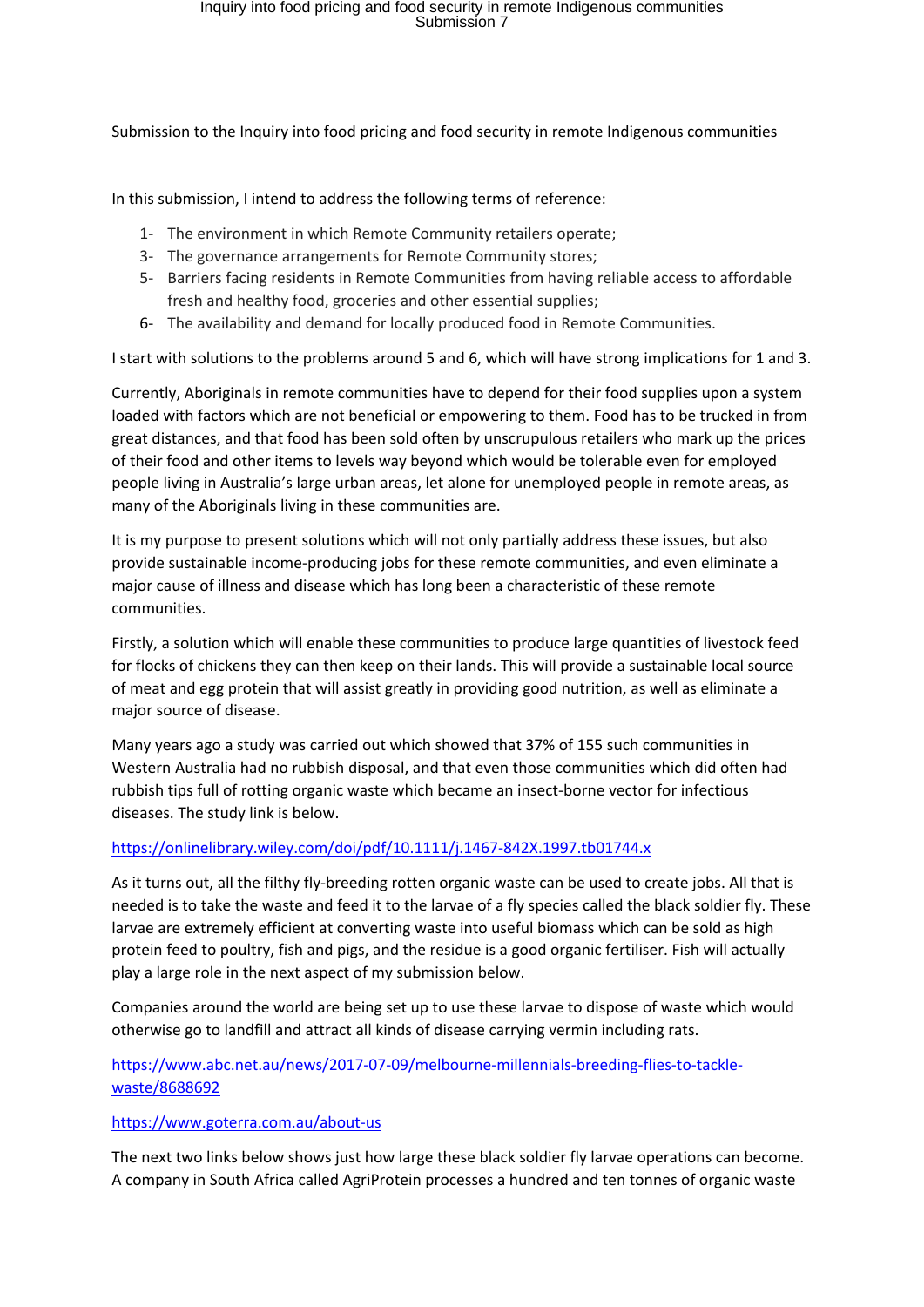and grows twenty two tonnes of larvae per day, as well as producing large amounts of organic soil fertiliser. Of course, tiny remote communities do not and cannot generate such amounts of waste. However, it is entirely possible that such a community can generate enough waste so that it would be feasible for them to have a local business which produces enough livestock feed to sell to customers outside their community.

## <https://edition.cnn.com/2018/09/27/business/agriprotein-fly-farming/index.html>

## <https://agriprotein.com/wp-content/uploads/2017/02/agriprotein-magsoil.pdf>

Another bonus is that black soldier flies are not known vectors of infectious diseases, and as the adults do not feed on any waste, are not attracted to areas of human activity. As their numbers multiply in an area, they will displace populations of ordinary disease carrying species of flies and thus eliminate a major source of disease. This is because while the larvae are voracious feeders, the adult flies do not have mouths, and cannot feed. Their only interest is to breed and make new larvae, as can be seen in the next link below.

# [https://www.nswfarmers.org.au/NSWFA/Posts/The\\_Farmer/Business/Maggots\\_The\\_livestock\\_feed](https://www.nswfarmers.org.au/NSWFA/Posts/The_Farmer/Business/Maggots_The_livestock_feed_no-one_saw_coming.aspx) [\\_no-one\\_saw\\_coming.aspx](https://www.nswfarmers.org.au/NSWFA/Posts/The_Farmer/Business/Maggots_The_livestock_feed_no-one_saw_coming.aspx)

So instead of being forced to live near garbage tips fully of rotting organic waste which spreads disease to these communities, they can eliminate the waste in a way which will not only help provide them with a local food source, but also prevent any disease-carrying species of flies from spreading disease by eliminating their food source.

Perhaps instead of garbage trucks coming to take away their rubbish, which does not now happen in many cases, there may come a time when garbage trucks travel to some remote communities to GIVE them organic waste for processing in their local black soldier fly farming operations, thus creating lasting jobs, affordable food, sustainable income and hope for the locals who currently have little of any of those to look forward to.

Black soldier fly compost bins can be and are often designed to take advantage of an aspect of the fly's life cycle which makes them very easy to operate. By giving the sides of the bins a slope instead of a vertical wall, the larvae climb out of the bin under their own volition when they are ready to pupate and turn into adult flies. Harvesting containers can then be placed next to the sloping walls of the bins where organic waste is deposited. Therefore the operation of such a farm would need basic training which could be easily delivered to those in remote communities.

[https://www.aquaculturealliance.org/advocate/black-soldier-fly-larval-production-in-a-stacked](https://www.aquaculturealliance.org/advocate/black-soldier-fly-larval-production-in-a-stacked-production-system/)[production-system/](https://www.aquaculturealliance.org/advocate/black-soldier-fly-larval-production-in-a-stacked-production-system/)

This, however, is just the beginning of what can be done.

Earlier I mentioned how the larvae could be eaten by fish.

Aquaponics is a system where edible fish are grown in tanks, and their waste water is pumped through into grow beds for edible plants. These plants in taking up the waste clean the water which can then be returned to the fish tank in a closed loop process, resulting in very little evaporation and thus preservation of water.

It can easily be imagined how this would benefit remote Aboriginal and Torres Strait Islander communities which currently do not have ready access to good quality nutritious food. Many nutrition programs for these people already exist, and I feel the innovation of aquaponics would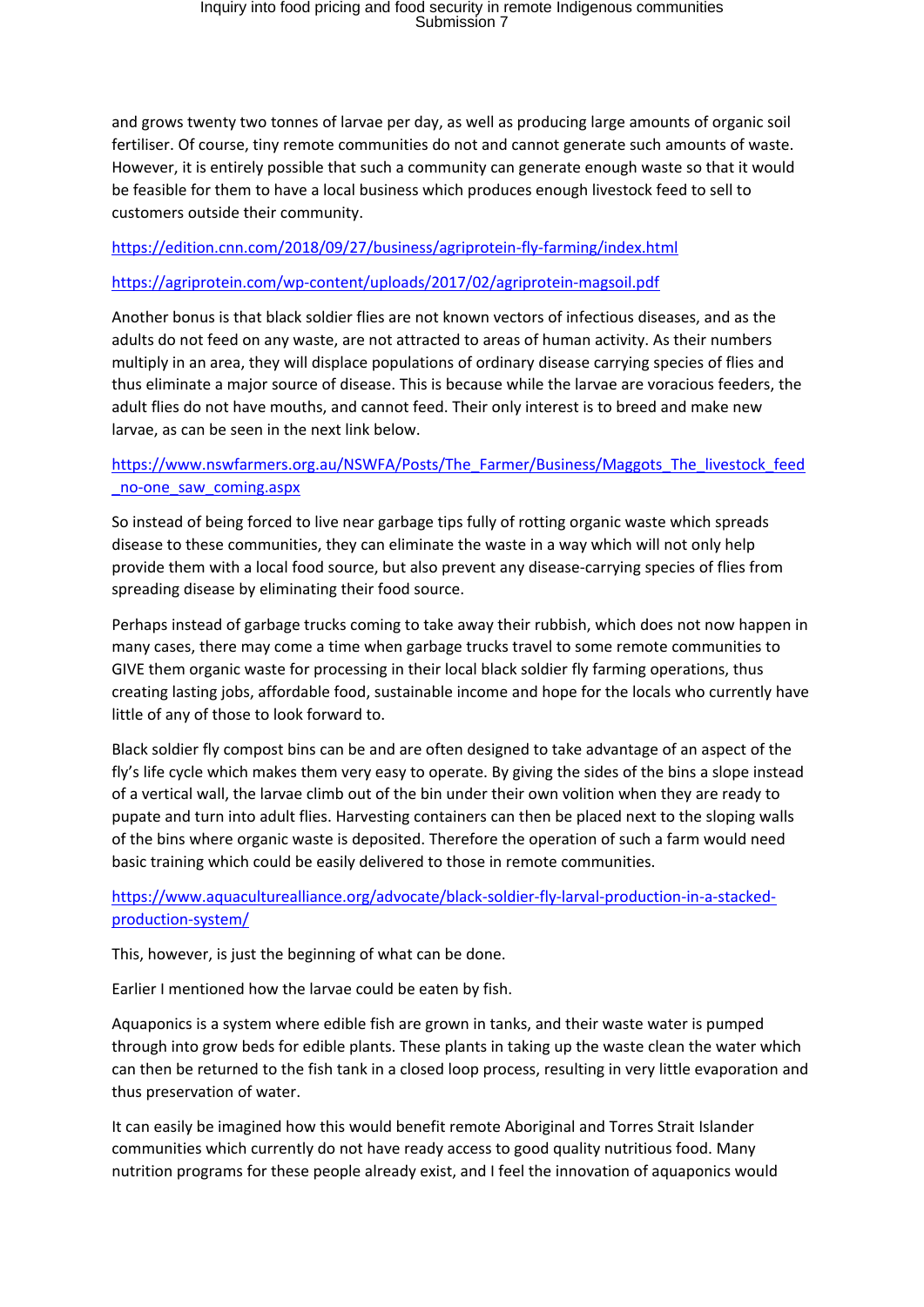eagerly be taken up by many in these communities as there are already people on the ground working to improve this aspect of their lives.

<https://healthinfonet.ecu.edu.au/key-resources/programs-and-projects/?id=3320>

[https://www.mja.com.au/journal/2009/190/10/improving-aboriginal-and-torres-strait-islander](https://www.mja.com.au/journal/2009/190/10/improving-aboriginal-and-torres-strait-islander-nutrition-and-health)[nutrition-and-health](https://www.mja.com.au/journal/2009/190/10/improving-aboriginal-and-torres-strait-islander-nutrition-and-health)

[http://www.health.gov.au/internet/publications/publishing.nsf/Content/oatsih-evidence](http://www.health.gov.au/internet/publications/publishing.nsf/Content/oatsih-evidence-socialhealth-toc~nutrition)[socialhealth-toc~nutrition](http://www.health.gov.au/internet/publications/publishing.nsf/Content/oatsih-evidence-socialhealth-toc~nutrition)

[http://healthbulletin.org.au/articles/review-of-nutrition-among-aboriginal-and-torres-strait](http://healthbulletin.org.au/articles/review-of-nutrition-among-aboriginal-and-torres-strait-islander-people/)[islander-people/](http://healthbulletin.org.au/articles/review-of-nutrition-among-aboriginal-and-torres-strait-islander-people/)

Remote Aboriginal communities are often located in areas with extremely low rainfall, where water is precious. Therefore planting and growing food crops, many kinds of which need copious amounts of water to grow, is not a viable option. An aquaponics system will use only a tenth of the water that is needed for conventional farming, and will produce a large amount of food in a small area.

<https://www.permaculturenews.org/2016/05/30/what-is-aquaponics-and-how-does-it-work/>

These systems are suitable for smaller kinds of edible plants such as leafy herbs and vegetables as well as capsicums, tomatoes, beans and the like. Large amounts of food can be grown either for community consumption or for sale to nearby towns, in which case an aquaponics system will be instrumental in creating local jobs for Aboriginal people.

<https://aquaponics.com/recommended-plants-and-fish-in-aquaponics/>

There are many, many guides online with instructions on how to build and maintain aquaponics systems.

<https://www.greenandvibrant.com/aquaponic-plans>

<https://www.instructables.com/id/Building-an-Aquaponic-System/>

<https://www.instructables.com/id/Build-a-vertical-aquaponic-veggie-fish-farm-for-/>

While the growing and harvesting of black soldier fly larvae would be particularly easy for relatively unskilled people in remote communities to practice, setting up and operating an aquaponics system in a remote area would require far more advanced training. Fortunately there are already several established training courses which focus on training Aboriginals in remote areas the art of aquaponics farming, including the Purple Garden Project in Alice Springs and a South Australia Community Development Program for indigenous people.

[http://www.remoteindigenousgardens.net/2014/01/aquaponics-in-alice-supporting-the-purple](http://www.remoteindigenousgardens.net/2014/01/aquaponics-in-alice-supporting-the-purple-garden-project-from-rig-news-sept-2013/)[garden-project-from-rig-news-sept-2013/](http://www.remoteindigenousgardens.net/2014/01/aquaponics-in-alice-supporting-the-purple-garden-project-from-rig-news-sept-2013/)

[https://www.indigenous.gov.au/news-and-media/stories/aquaponics-pilot-taking-remote-south](https://www.indigenous.gov.au/news-and-media/stories/aquaponics-pilot-taking-remote-south-australia)[australia](https://www.indigenous.gov.au/news-and-media/stories/aquaponics-pilot-taking-remote-south-australia)

Also in South Australia, a large aquaponics farm is growing native Australian foods as well as fish and training indigenous people to do the same:

[https://www.sbs.com.au/food/article/2019/07/10/native-bush-foods-are-growing-swimmingly](https://www.sbs.com.au/food/article/2019/07/10/native-bush-foods-are-growing-swimmingly-pundi-produce)[pundi-produce](https://www.sbs.com.au/food/article/2019/07/10/native-bush-foods-are-growing-swimmingly-pundi-produce)